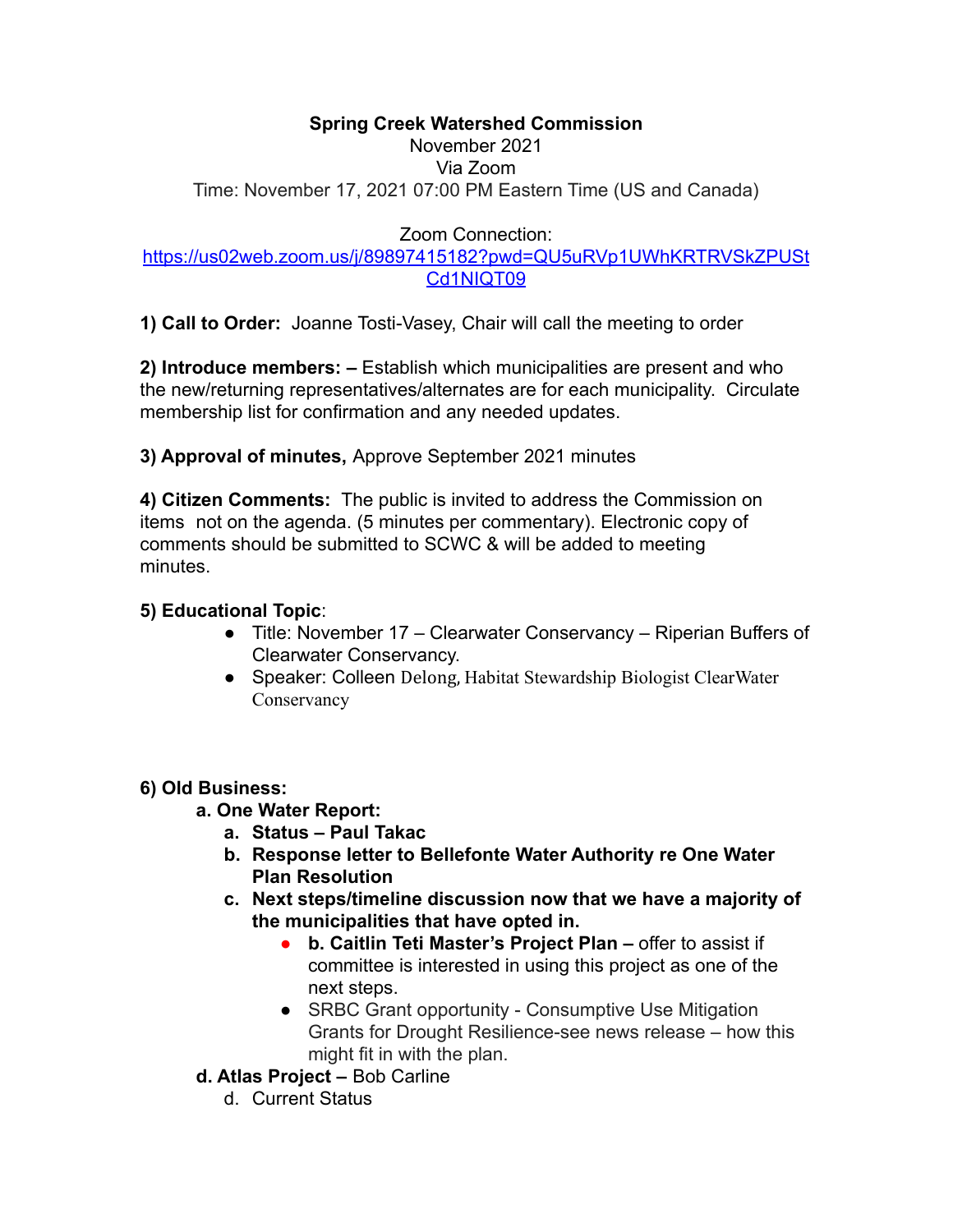- e. Award proposal from the Atlas Workgroup status
- f. **Education Committee** Educational Topics for 2021 new committee for 2022 = Chair = Doug Mason, Jasmine Fields, Terry Melton
- g. **SCWC Facebook Page –** Izen Lingenfelter

#### **7) New Business:**

**a.** Meeting schedule for 2022 = Should we continue the once every two months option or do something else?

#### **8) Financials -UPDATE**

a. **Report:** June-August – Bill Sharp, Jon Eaton

| (LAST REPORT)                                                   |  |                   |                    |
|-----------------------------------------------------------------|--|-------------------|--------------------|
| August 2021                                                     |  |                   |                    |
| Project Fund: Debit:                                            |  | \$0.00 Credit:    | \$00.00 Balance:   |
| \$2,150.63                                                      |  |                   |                    |
| General Fund: Debit:                                            |  | \$0.00 Credit:    | \$0.00 Balance:    |
| \$26,014.64                                                     |  |                   |                    |
| September 2021                                                  |  |                   |                    |
| Project Fund: Debit:                                            |  |                   |                    |
| \$135.00 Credit:                                                |  |                   |                    |
| \$00.00 Balance:                                                |  |                   |                    |
| \$2,015.63                                                      |  |                   |                    |
| General Fund: Debit:                                            |  | \$2050.00 Credit: | \$1900.00 Balance  |
| \$25,064.64                                                     |  |                   |                    |
| Note: the credit is a check from June that was voided.          |  |                   |                    |
| October 2021                                                    |  |                   |                    |
| Project Fund: Debit:                                            |  | \$135.00 Credit:  | \$00.00 Balance:   |
| \$2,015.63                                                      |  |                   |                    |
| General Fund: Debit:                                            |  | \$0.00 Credit:    | \$2228.60 Balance: |
| \$28,093.24                                                     |  |                   |                    |
| Note: Credit is for 2022 membership contributions from Ferguson |  |                   |                    |
| and Walker Townships                                            |  |                   |                    |
|                                                                 |  |                   |                    |

**9) Once Around the Watershed:** Members are asked to share relevant water related news from their municipality.

**10) Remaining Meetings for 2021:**

November 17, 2021